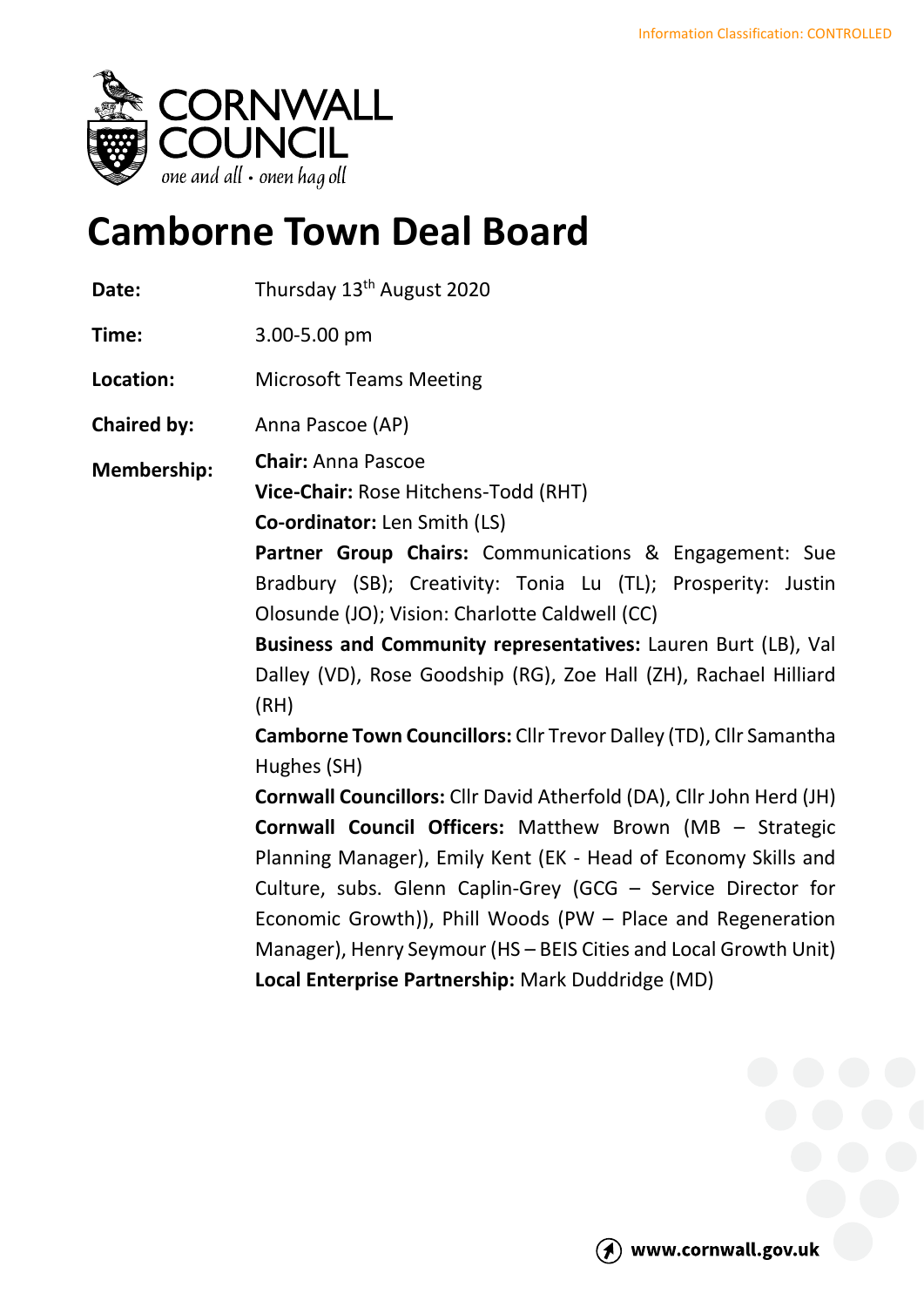## **Minutes Action**

#### 1. **Welcome and Introductions**

- AP welcomed HS.
- AP noted that Lauren Webb from Roscoe Communications and Tim Hendy from thstudio may observe the meeting.

## 2. **Apologies**

- George Eustice MP (GE), Cllr Paul White (PWh) and Glenn Caplin-Grey (GCG).
- Absent without apologies: Cllr Philip Desmonde.

## 3. **Declarations of Interest**

- VD declared an interest as a trustee for Camborne Community Centre, with regards to any discussion around the Donald Thomas Centre.
- PD declared an ongoing interest due to his son, owning Desmonde Associates potentially tendering to the Board.
- AP noted Cornwall Council had been asked to provide Board Member training on Declarations of Interest.

## 4. **Board Attendance Register**

• AP reminded Members to please send apologies or a substitute if unable to attend.

## 5. **Minutes of last meeting and matters arising**

- PW reminded Members that any spend through the capacity funding should be procured utilising the process previously circulated.
- It was noted that the proposed Everest Media procurement is in addition to the Roscoe commission. Concerns were raised regarding the impact of this expenditure on the limited capacity funding budget and it was agreed that this would be covered later in the meeting.
- It was proposed by DA, seconded by SH and agreed by the Board that the minutes of the previous meeting were an accurate record.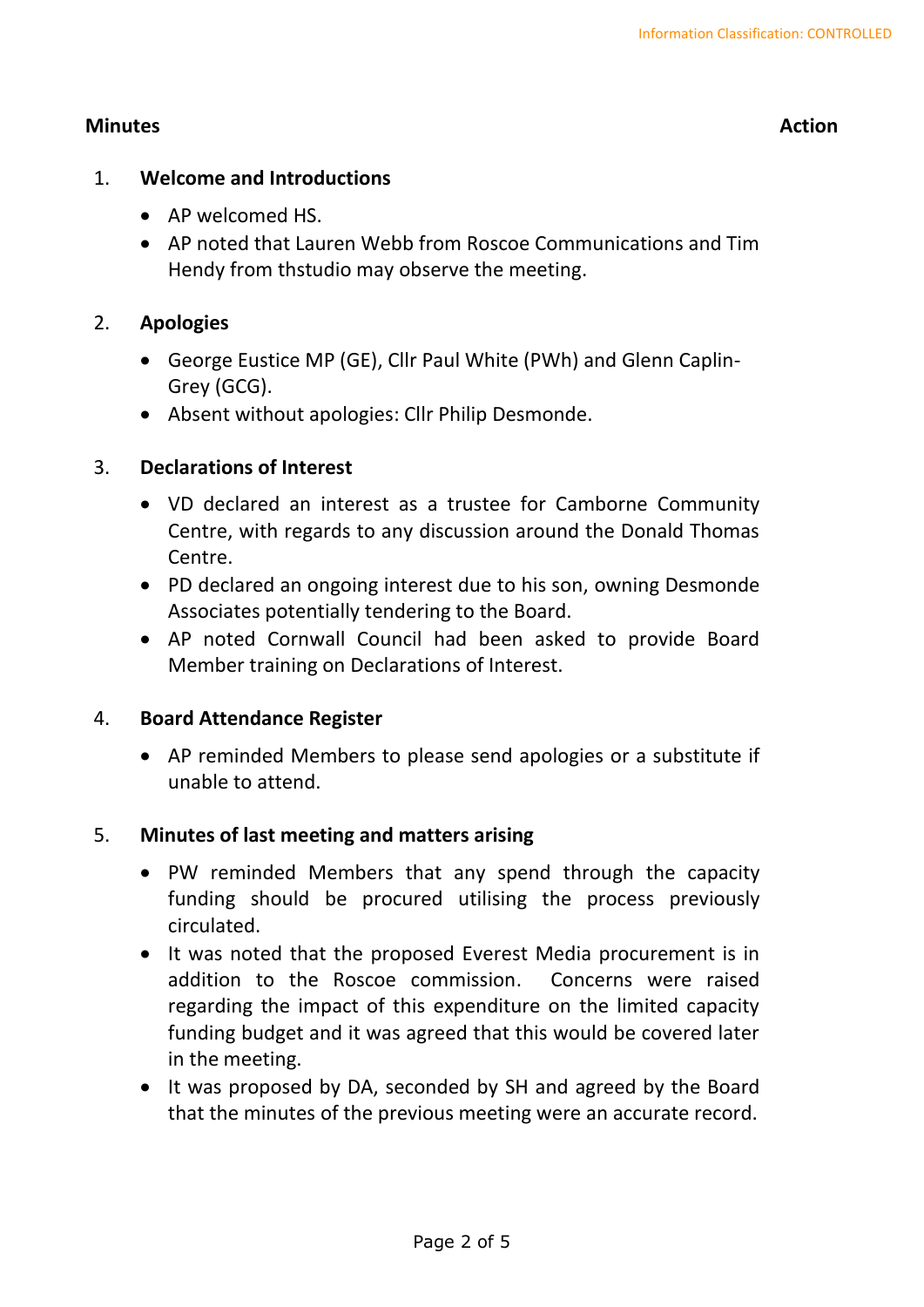## 6. **Work Plan**

- Workplan was noted.
- MB felt the Board should consider whether an October TIP submission date would be preferable and AP advised there would be a clearer idea of the position by September Board.
- HS advised each TIP would be assessed on merit, that it was not a competitive process and that quality was key. He explained that there was no disadvantage with delaying submission until January.
- It was agreed that an Extraordinary meeting of the Board would be held early next week to discuss the proposed Everest appointment, once a more accurate position was available on the capacity cashflow.

**AP / LS**

#### 7. **Governance, Risk & Assurance Framework update**

• It was noted that PW had met with Holly Sykes and Jason Carne to discuss the proposed support of Town Deal Boards, in terms of good risk management and assurance.

## 8. **Place & Regeneration Manager's Update**

- PW welcomed Beth Briggs (BB) as Towns Fund Support Officer across the four Boards and welcomed LS as Town Deal Co-ordinator.
- PW extended his thanks to the outgoing Co-ordinator CL for all her work and noted she would be missed by the team.
- PW expressed thanks to everyone involved in pulling the accelerated fund submission together, noting it had been a massive piece of work in a short timeframe.
- PW introduced HS, who explained his role in the Cities and Local Growth Unit.

## 9. **Chair's Update**

- A discussion was held on the Towns Fund Lab and this will be discussed at the next Comms & Engagement Partners.
- AP thanked all Partner Group Chairs and members for their hard work.
- AP noted the productive Arup inception meeting.
- AP advised that a weekly Board Bulletin will be circulated to Members, to provide a structure to Board communication.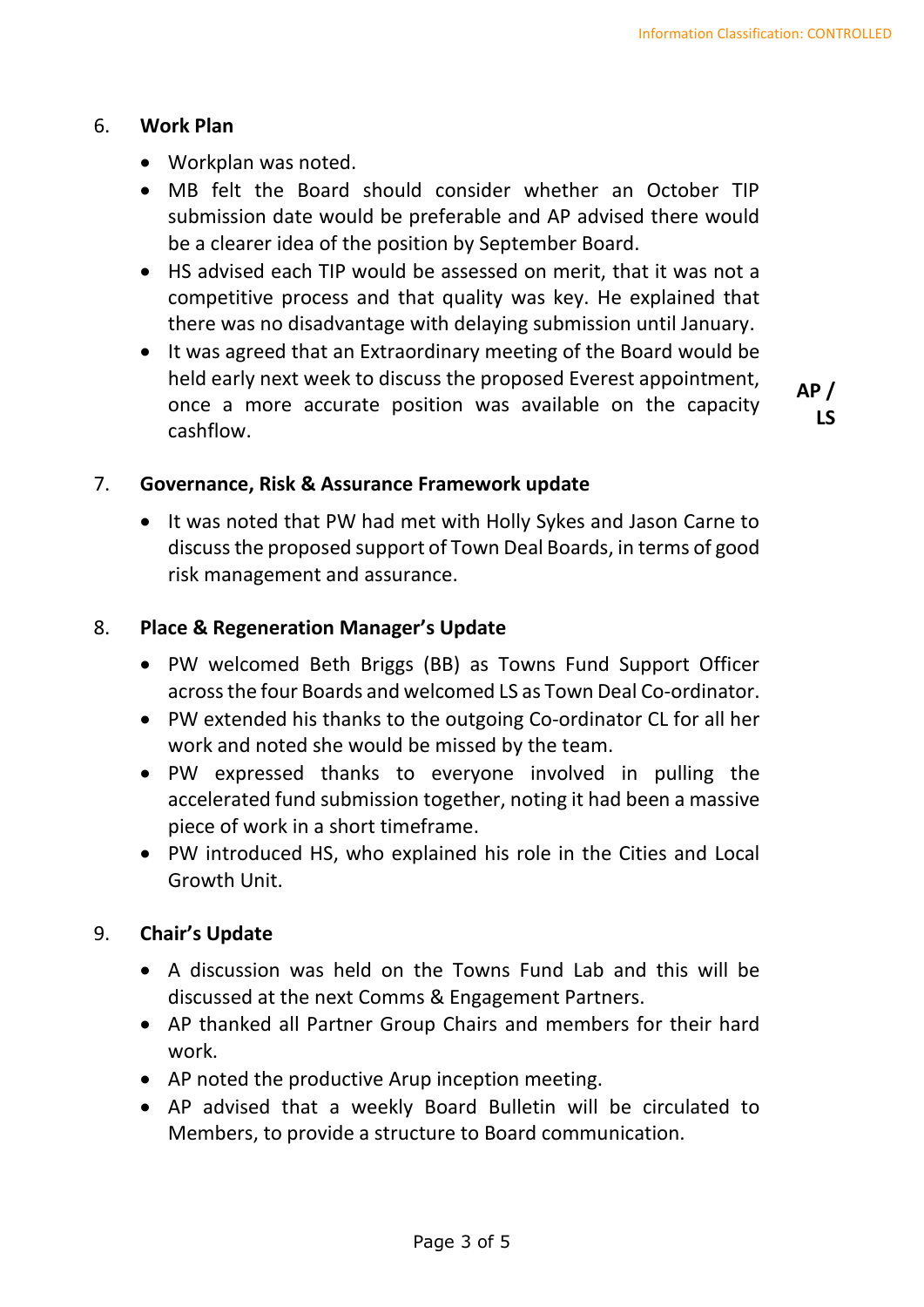• AP noted that she wanted to discuss with GCG an approach to Sir Gary Streeter MP regarding linking with the Heart of the South West spatial strategy.

#### 10. **Capacity Funding Expenditure Update**

- PW confirmed that the existing capacity fund was for TIP submission and detailed business case production and that the Government would not be providing additional funds.
- PW noted that the team were working with the finance team to hone the capacity funding cashflow forecast to make it as accurate as possible.

**PW / LS**

- Concern was expressed by some officers over the level of spending on comms support and on the potential lack of capacity funding for project development. AP expressed her ongoing concerns at the lack of sufficient and accurate financial information and stated this would need to be discussed further at an Extraordinary Board meeting once a full an accurate financial report had been provided.
- Some members expressed disappointment at the lack of progress on the bus station procurement.
- A documentoutlining a proposal for Falmouth University architecture graduates to work on projects with the Board, under supervision, although some officers expressed concern on this, given the complexity of the bus station project.

## 11. **Update on £750,000 Accelerated Funding**

• An endorsement of the documentation submitted to Government was proposed by JO, seconded by DA and agreed by the Board.

## 12. **Update from Vision Partners**

- CC reported that two successful workshops had been held, with a third to be held on 3<sup>rd</sup> September.
- CC noted the headline theme around innovation and "Making Camborne - Made in Camborne"
- CC expressed thanks to all those who had taken part in these sessions.